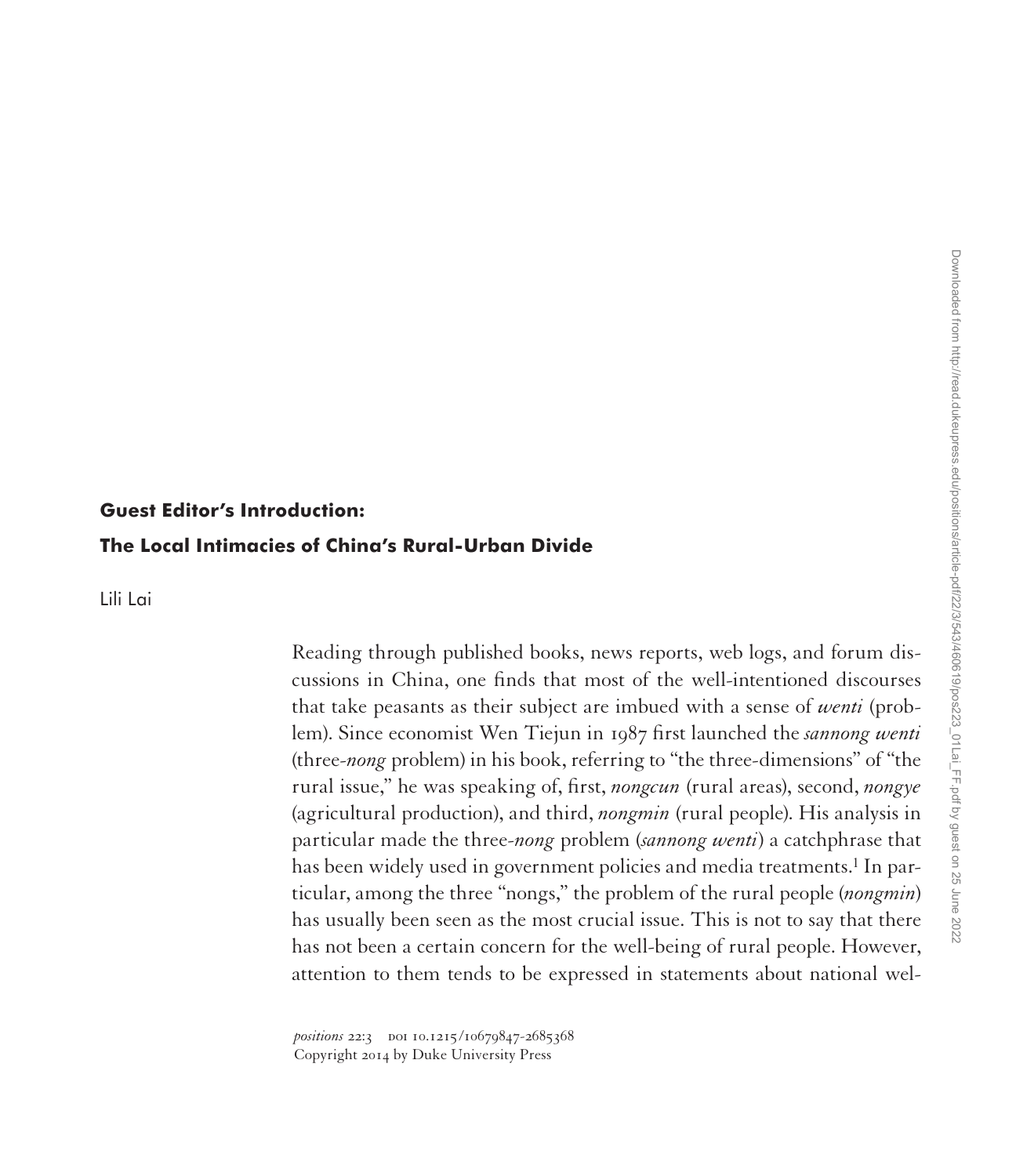fare, such as "for a long time peasants have been an important source of products, taxes, and cheap labor" and "the worsening of peasant existence would affect the whole society's stability."2 When the "lived unevenness" of economic life in most rural areas is compared with the emerging bourgeois conformity of urban elites, the apparently uniform problematic character of the countryside asks to be interrogated: Why is *the* rural, especially its rural people (*nongmin*), always a *problem*? And why are they always, apparently, the same kind of problem?

Behind the increasingly hegemonic discourse on the problem of the peasantry lies China's chronic rural-urban divide, the long-standing stereotyped ideology of which represents the vast rural population as a whole as if they were of one body—the mass of the peasants—and this one body has always been lagging behind. If China is to modernize, according to these discourses, it will have to transcend this grotesque body, which is characterized by tropes such as "backward," "unenlightened," "need-to-catch up," "like sheep," and worse. To adopt language from the social history of the body in England provided by Peter Stallybrass and Allon White, the rural population in China is "symbolically central but practically peripheral."3

Granted, some form of urban-rural discrepancy is recognized as a global social phenomenon. Moreover, the Chinese government has taken steps to bridge at least the economic gap with a commitment to "industry promoting agriculture and cities bringing along the countryside" (*yi gong cu nong, yi cheng dai xiang*).4 Even more at issue, though, in the lumping of rural people into one problematic mass, is the profound impact of the legal institutionalization of an urban-rural divide. Of course, the most representative example of this is the *Hukou* (Household Registration) System, which since about 1958 has assigned everyone to membership in one of two groups, "agricultural" and "nonagricultural." *Hukou* registration, deriving from the affiliation of the mother at birth, cannot be easily changed, and population movements from rural to urban areas are thus legally restricted.5 Since then, the urban-rural divide has been further concretized, in law at least, with the *hukou* system remaining in effect up until today. Since the reform era began, however, migration of workers holding agricultural *hukous* to urban areas and Special Economic Zones in search of work has produced a flood of residents moving to live for long periods of time in areas where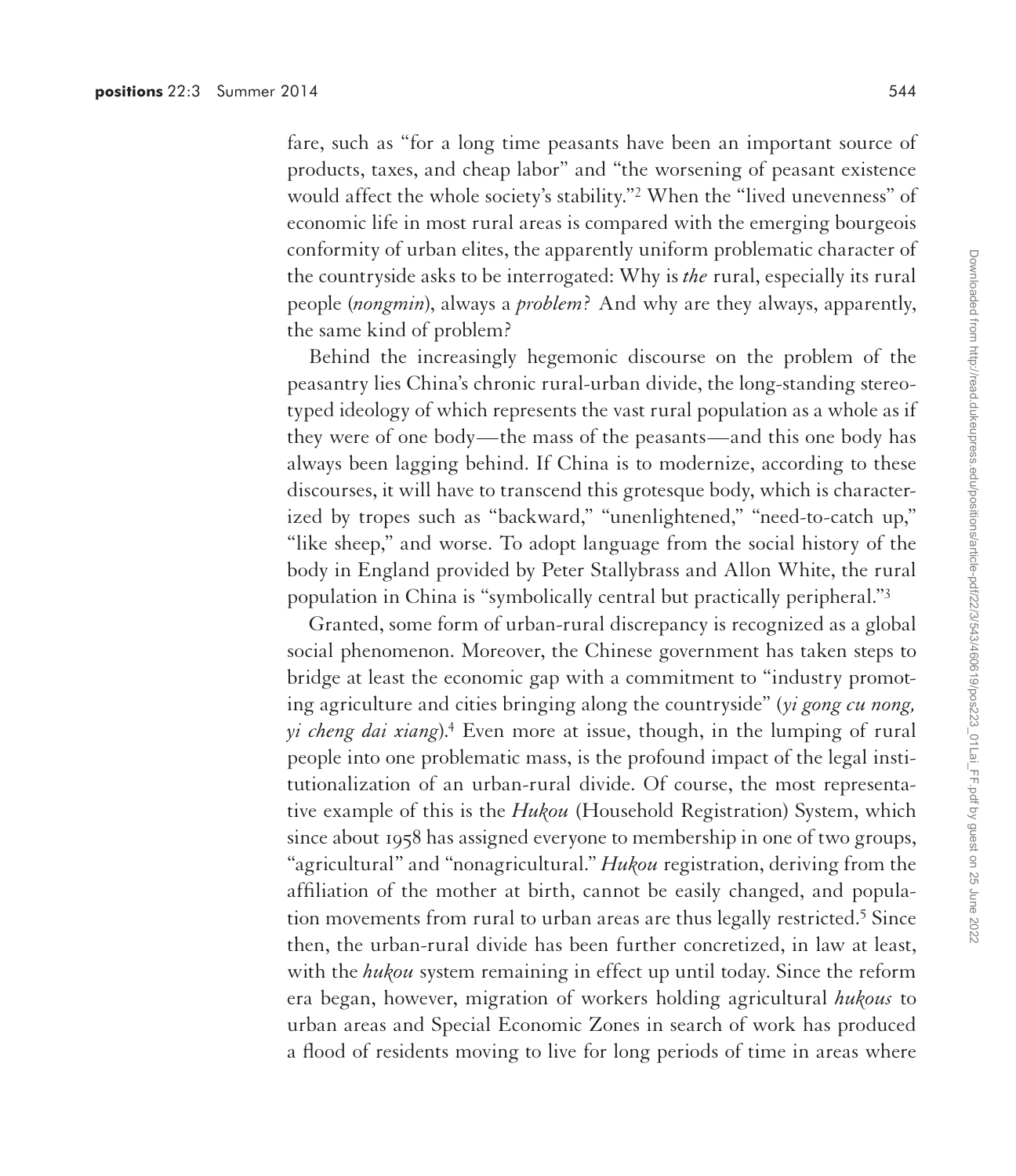they have only temporary residence permits. The term *floating population*  (*liudong renkou*) thus emerged in the reform era as a generic term for an emergent major group within the Chinese population. Those who migrate for work, or *dagong*, regardless of where they come from or go to, are essentially defined as rural people.6 This "floating population," being away from their registered home place, often cannot get any local governmental protection in their workplace, nor do they qualify for most social services, and they tend to be treated by the local urbanites as "second-class citizens" 二等公民. 7

Migrant laborers have thus become a "new lumpen proletariat," forming a stark contrast to the new urban bourgeois elite who support the world's most rapidly growing market in luxury goods.8 Further, as Zhang Li (author of *Strangers in the City*) points out, more and more peasants have poured into towns and cities, where they have come to be regarded as a social problem despite their enormous economic contributions.9 Like the stigmatizing term *blind flow* (*mangliu* 盲流), first used in the early 1950s to describe the peasants who moved to cities, the term *floating population*, despite its wide range of applicability in so many parts of China, in practice is little more than a subcategory of the generic term *nongmin*.

On top of the legally institutionalized urban-rural divide, there is now a market-oriented perceived urban-rural discrepancy that refers to an increasing gap in personal standards and ways of living in urban and rural areas.10 The impact of what is now thought of as increasing cultural and even bodily difference between town and country can run very deep. Even in some of the most prominent social-policy contexts, and certainly in popular urban conversation, villagers tend to be thought of as having no culture, needing contact with urban life to be able to learn to consume wisely and work rationally, unable to manage their natural and social environment well, and so forth. Living with this divide, "rural" bodies continue to be deeply inscribed by national and transnational discourses on "the peasant." These discourses systematically reduce diverse conditions into the characteristics of generalized objects, at the same time disguising polemical judgments as natural facts.11 In particular, hegemonic elite discourses (those of urbanites, intellectuals, government officials, etc.) tend to produce a generic *nongmin* (peasant) at the level of image and language, contextualized in a condescending rep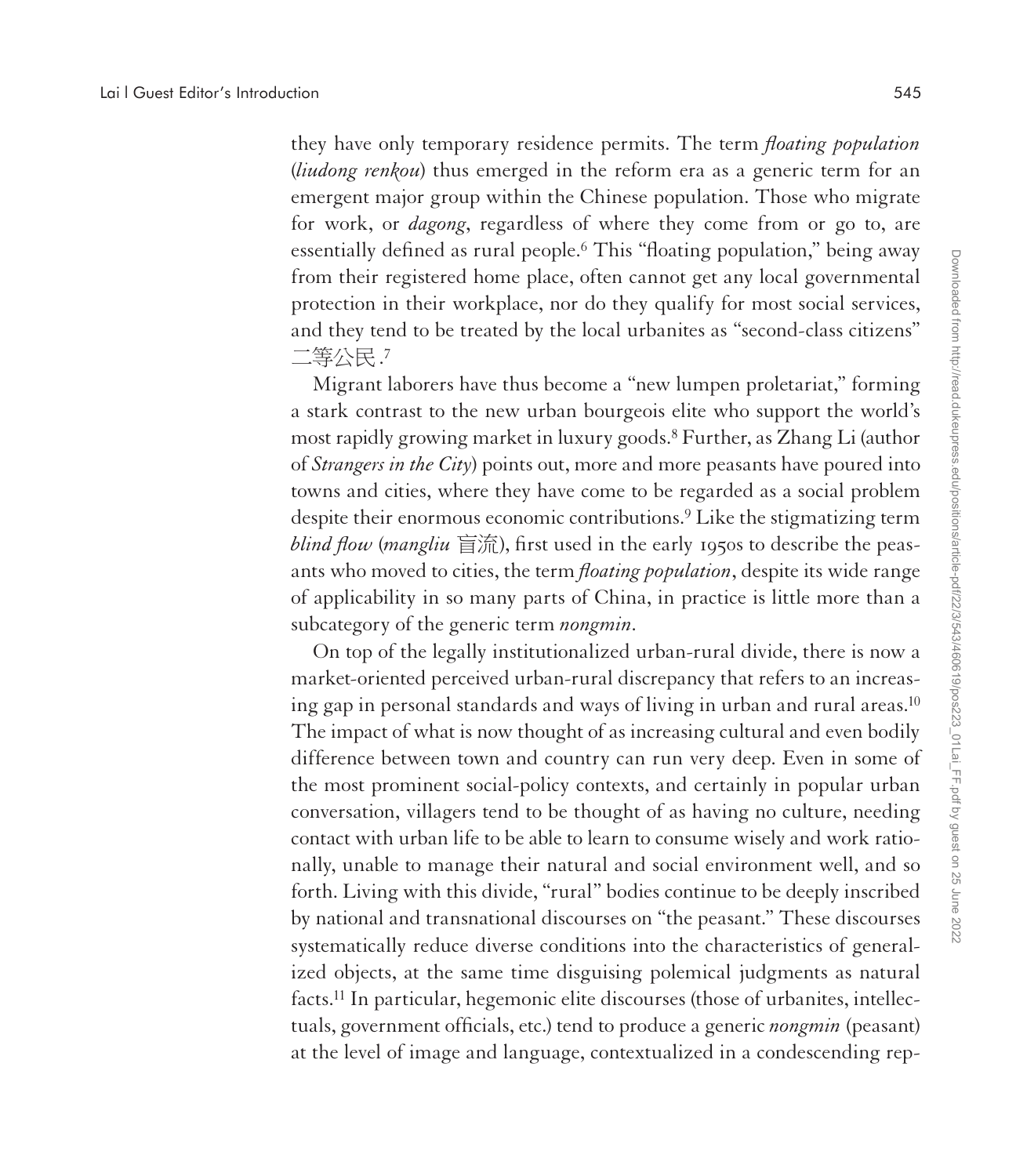resentation of life in the countryside. This way of reducing heterogeneous rural lives to a monotone level of low development is consistent with the arbitrary state regulatory regime that, in a sense, has no choice but to function on an abstract "national" level and thus, for any given rural situation, is always only partial. If one wanted to make an effective intervention in these arbitrary state regulations, which as we know can change and are always changing, then a necessary step would be to not "see like a state" but to take into consideration the interactions of abstract and standardized government policy as it articulates (or not) with discordant local conditions, which are particular, concrete, and diverse.<sup>12</sup> On the other hand, it must be borne in mind that rural life in China is not necessarily centered on the state or even the new government policy (2005) mandating the development of "a new countryside."

It is with these considerations of the politics of knowledge surrounding research on rural society in China that I started to gather contributions to this special issue. All these articles, in a variety of ways, bring into visibility the heterogeneity of life in the countryside. Only with much richer forms of social-science representation, sensitive to "local conditions," can we begin to penetrate and address China's problematic rural-urban divide. Ethnography and field sociology are especially good ways of overcoming such stereotypes and of delivering more nuanced and diverse understandings of China's many forms of modernity. These kinds of research also require and invite comparison of China's "ruralities," whatever those might be, with other situations around the world in which "peasants" might still be presented as a chronic problem.

One of the primary stereotypes seen in world journalism about China is the fabled monolithic or even totalitarian strength of the Chinese state. Destabilizing this image, the articles gathered here all contribute to an anthropology or sociology of the state as it is seen from the point of view of its relatively denigrated or subaltern peripheries, that is, rural China. The "state" with which people are in dialogue at the grassroots level is quite heterogeneous, and its powers are limited, contingent, tentative, even anxious. In this issue, for example, the secular imperatives of state policies against religious "superstition" are dealt with—in Gao Bingzhong's narration of how a temple fair successfully worked itself into the official discourse of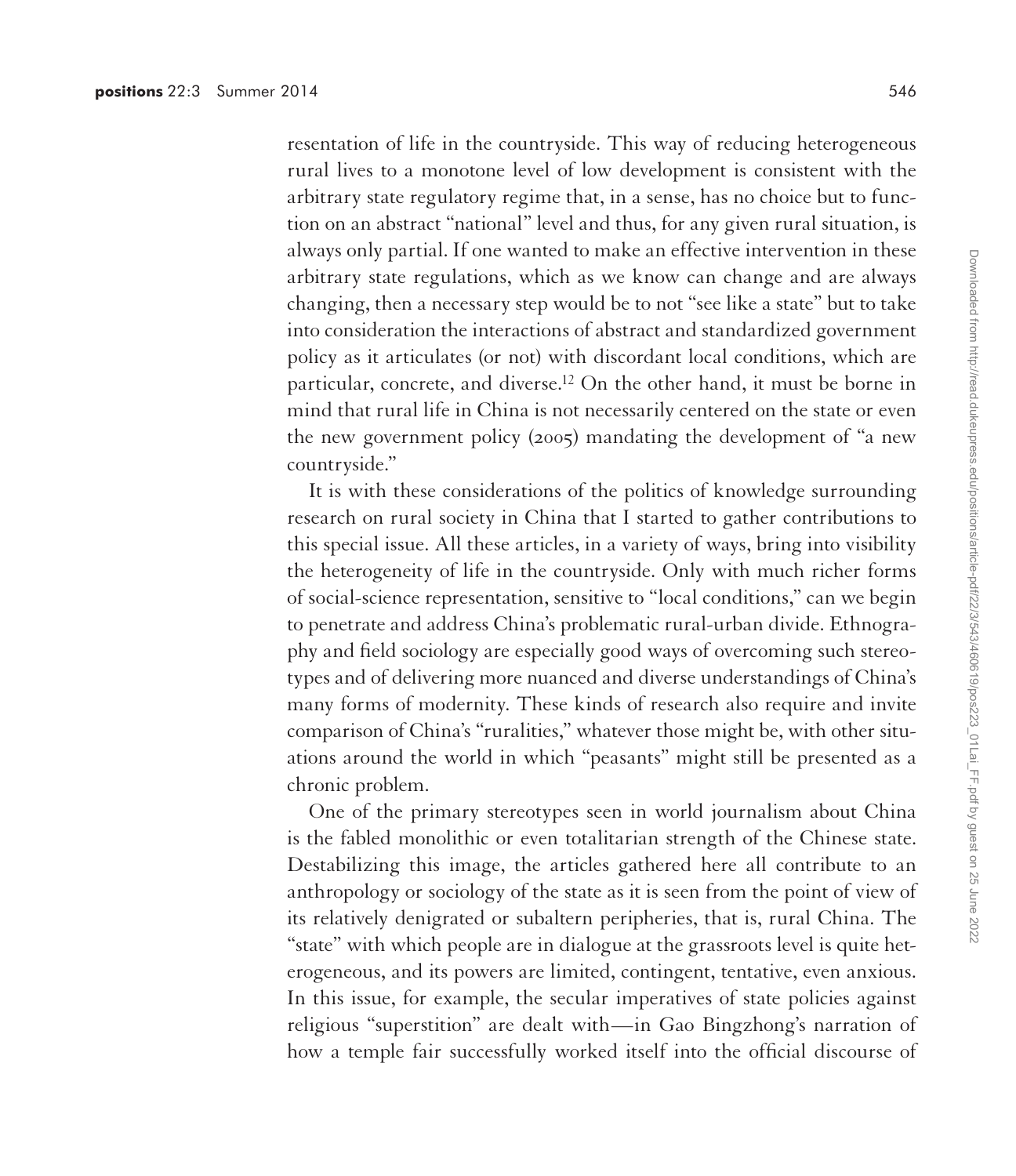intangible cultural heritage—by means of a "double naming" strategy. And villagers in Mikkel Bunkenborg's article deal with state imperatives by erecting a parallel government in the cosmological dimension. Ying Xing's study of barefoot lawyers, further, reflects the construction of a zone of negotiation between federal legal regulation and local interests, as does Anna Lora-Wainwright's story of villagers' simultaneous exploiting and being exploited by government agencies (among others). Lili Lai and Zhu Xiaoyang report the often unfortunate consequences of an unquestioning commitment to vast state programs of modernization and development, and Li Li's article examines the relationship between central "government" concerns with cultural heritage and local appropriations of "heritage," as they function in the domain of knowledge about the nation. Taken together, these articles document and analyze the penetration of the Chinese state into everyday lives and ordinary desires, as well as the many techniques by which people at the most local level in China construct a state interlocutor even as they work on the rich and heterogeneous cultural character of their local communities.

Allied to this, these articles demonstrate our anthropological appreciation of the fact that, despite what urbanites might think, "even villages have culture." The richness and complexity of what I have elsewhere called "immanent sociality"—or everyday interdependence—and local senses of history and cosmic situation persuade us that there is nothing "backward" about villages;<sup>13</sup> simply the appreciative description of village and township cultural activism and heritage curation is a contribution, one that can function to challenge the pervasive developmentalism of the state, a vast policy environment that is criticized in Zhu Xiaoyang's discussion of land appropriation in Yunnan.

Also, analyses made by Lili Lai and Anna Lora-Wainwright have shown that the description of rural people as victims of official policies (or failures to govern well, for that matter) is double-edged. The victims of poverty are often blamed for naturally producing the miserable conditions in which they are forced to live; at the same time, they may find ways to turn the status of victim to good political account by demanding the responsible government that has always been promised. Along these lines, Zhu Xiaoyang takes issue with what he calls a "Scottian approach" to resistance. Once anthropologists start reexamining the idea that "where there is power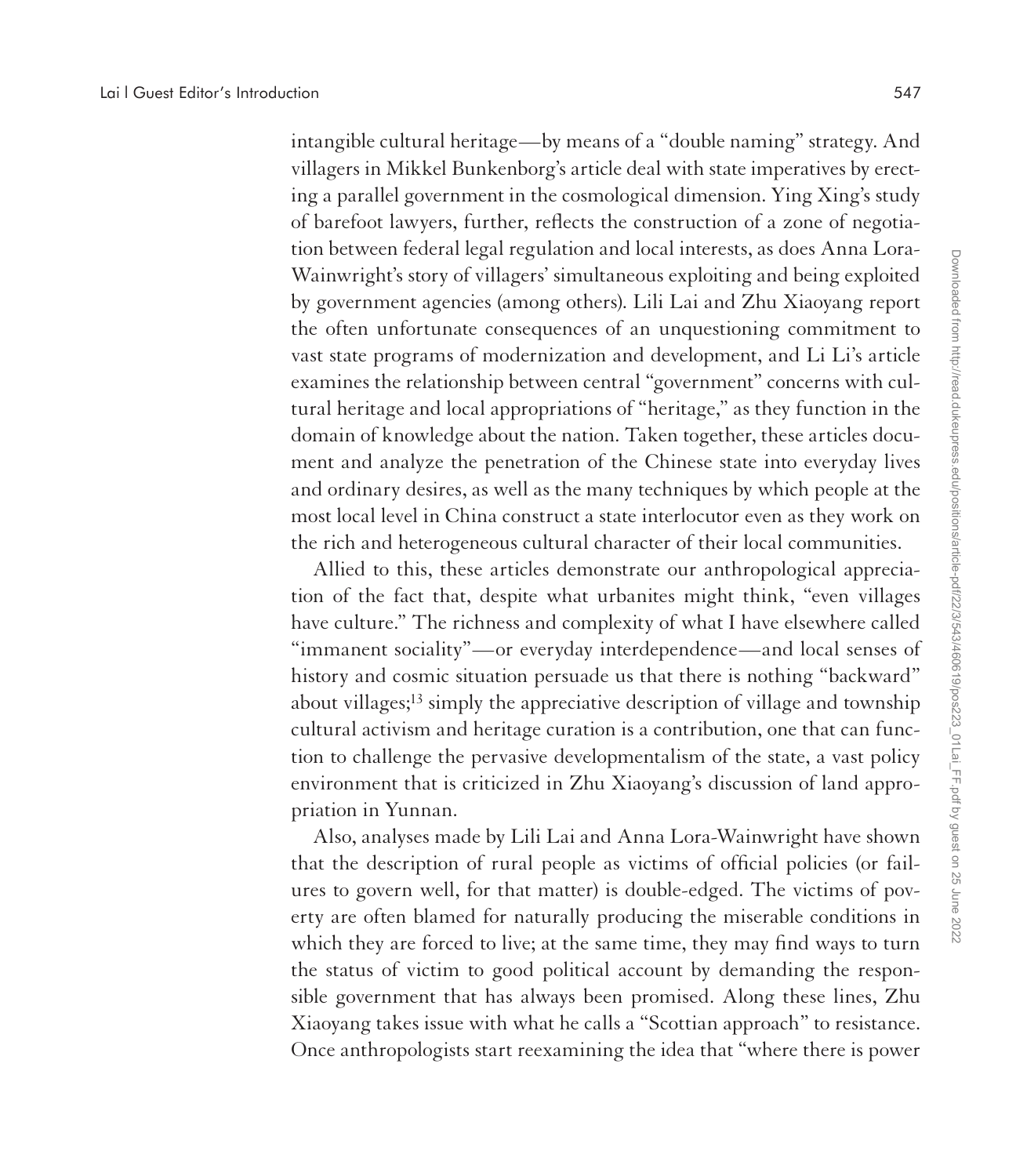there is resistance"—an idea that has led scholars since Michel Foucault to look for many forms of power and numerous nonobvious forms of resistance—both terms are subject to empirical examination. In other words, both rural activism and apparent rural passivity, in different cases, when better understood in local historical contexts, give a specific historical character to "resistance" and to the political. Standard categories of the political no longer predict what struggles on the ground, in the countryside, and in migrant enclaves will be.

This has been shown explicitly in the articles gathered here: Villagers in Gao Bingzhong's article resist secularizing policy by reviving their Dragon Tablet cult even as they denature its cosmic force with a harmless-looking museum project. Mikkel Bunkenborg's research subjects bypass state demands for a "culturalizing" of "religious heritage" by quietly building a governmentality that is cosmic in origin. Ying Xing's barefoot lawyers refuse the authorized marketization of legal rights by forming a cooperative legal-services exchange with their neighbors and fellow townspeople. Lili Lai's Henan villagers do their best, in the absence of a waste-management infrastructure, to control public waste, but they have no choice but to prioritize their own hygiene and health, thus complying with rather than resisting a political economy that treats the countryside as a dump. Villagers whose houses and land are under threat from development, in Anna Lora-Wainwright and Zhu Xiaoyang's field sites, fight government corruption with personal stratagems even as they "reconfigure their local moral universe" and mobilize their "local knowledge" in a conflicted social life. Li Li's heritage curation projects give us perhaps the most nuanced picture of interwoven resistance and compliance as people assert local culture both against and within the expectations of the state.

All these studies are ethnographic. The theoretical resources that they engage tend to be from anthropology or sociology. One could ask to what extent they are critical or engaged vis-à-vis Chinese developmental politics, or challenge their contribution to social theory. But here we also consider how sympathetic description and interpretation of diverse rural conditions might itself bring about cultural and social change. Certainly, the Chinese authors in this issue see their field research and appreciative accounts of rural situations and initiatives as a form of engagement and critical com-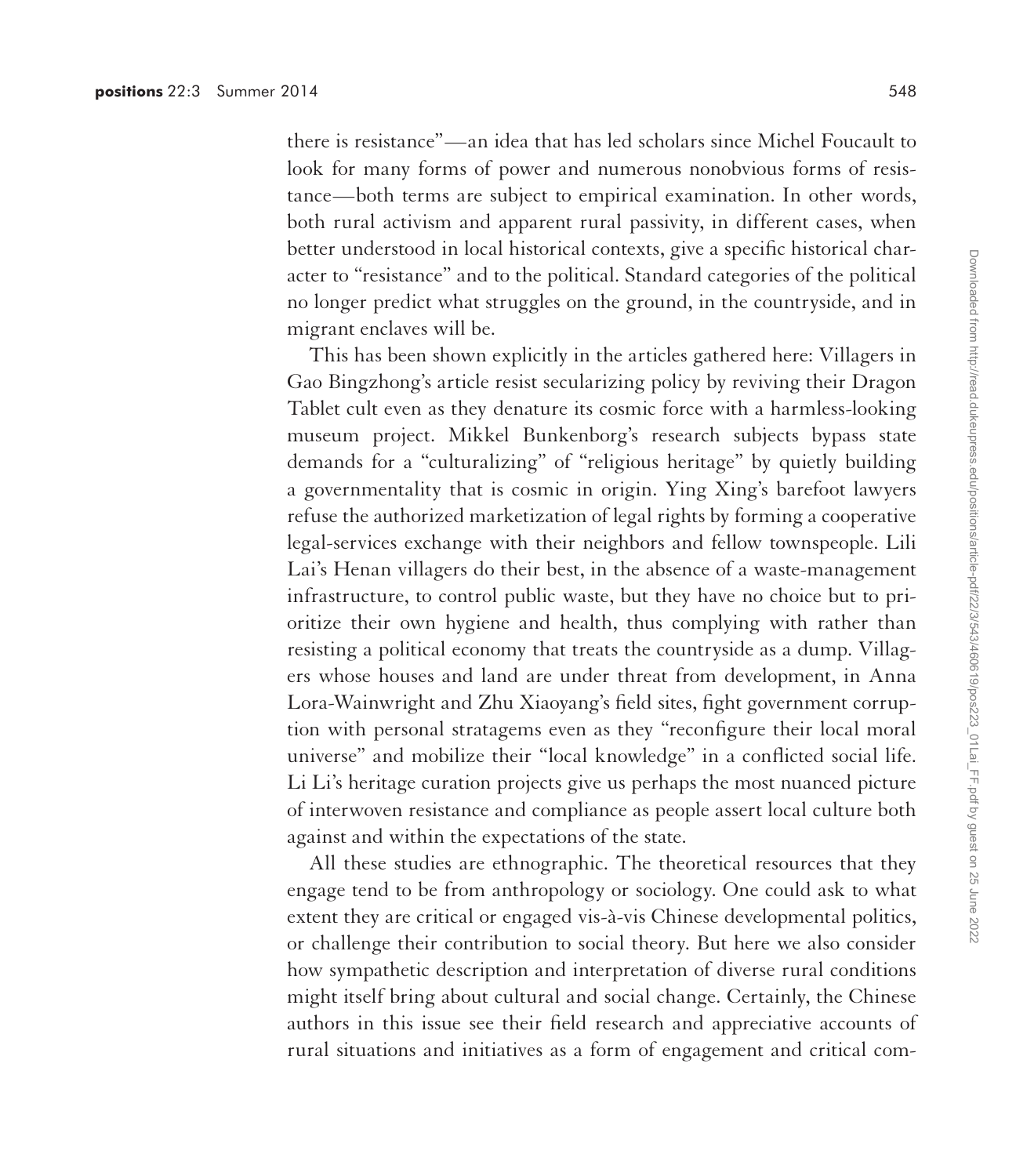mentary. The political contingency of rural cultural production is also highlighted by Lora-Wainwright and Bunkenborg. Field research rescues complexity from overgeneralizing policy-oriented research; these articles give us such diverse conditions in China that it becomes impossible to sustain simplistic dualities such as rural and urban. This is in itself critique.

## **Notes**

- 1. Wen Tiejun is a widely read economist who was at the time researcher at the Rural Development Research Center of the State Council. Other social scientists published critical accounts in league with Wen's analysis of the *sannong wenti.* On February 8, 2004, Xinhua News Agency published the No. 1 Document ( *yi hao wen jian* YHWJ) of the Chinese Communist Party (CCP) for the year 2004, which directly addressed rural development and the improvement of the income of peasants.
- 2. Guo Yuhua, "*Weapons of the Weak* and *The Hidden Transcript*—A Perspective on the Peasant Resistance from the Bottom Level" ("弱者的武器"与"隐藏的文本"—研究农民反抗 的底层视角"), *Dushu* (*Reading*), no. 7 (2002): 11 –18.
- 3. Peter Stallybrass and Allon White, *The Politics and Poetics of Transgression* (London: Methuen, 1986), 20.
- 4. See the Xinhua News Agency's official web portal: http://news.xinhuanet.com/english /china/2013-11/15/c\_132892185.htm.
- 5. The purpose of this system has been to restrict the flow of rural migrants into the cities. According to the "Explanatory Notes on the Regulations for Household Registration of the People's Republic of China," which was published in 1959, the importance of forbidding immigration to the cities is explained as follows: "Why do we have these regulations? Because in the past few years there has been a serious tendency for the rural population to move into the city. This has aggravated the present unstable conditions, resulting in difficulties with the urban construction plan, the stability of urban life, and social order. As a result, problems have occurred in city transportation, housing, market supply, employment, and educational opportunity" (1959, p. 212, cited in Potter and Potter 1990: 302).The tone in this explanation is obviously urban-centered, and the focus of concern is "the stability of urban life," while rural migrants are considered as disturbing this secure urban life. As Potter and Potter have observed, "the possession of the identification card of an urban resident [becomes] an important mark of status" (303). See Jack Potter and Sulamith Hein Potter, *China's Peasants: The Anthropology of a Revolution* (Cambridge: Cambridge University Press, 1990).
- 6. See Lei Guang, "Rural Taste, Urban Fashions: The Cultural Politics of Rural/Urban Difference in Contemporary China," *positions* 11, no. 3 (2003): 613–46; Attane Isabelle, "A Half